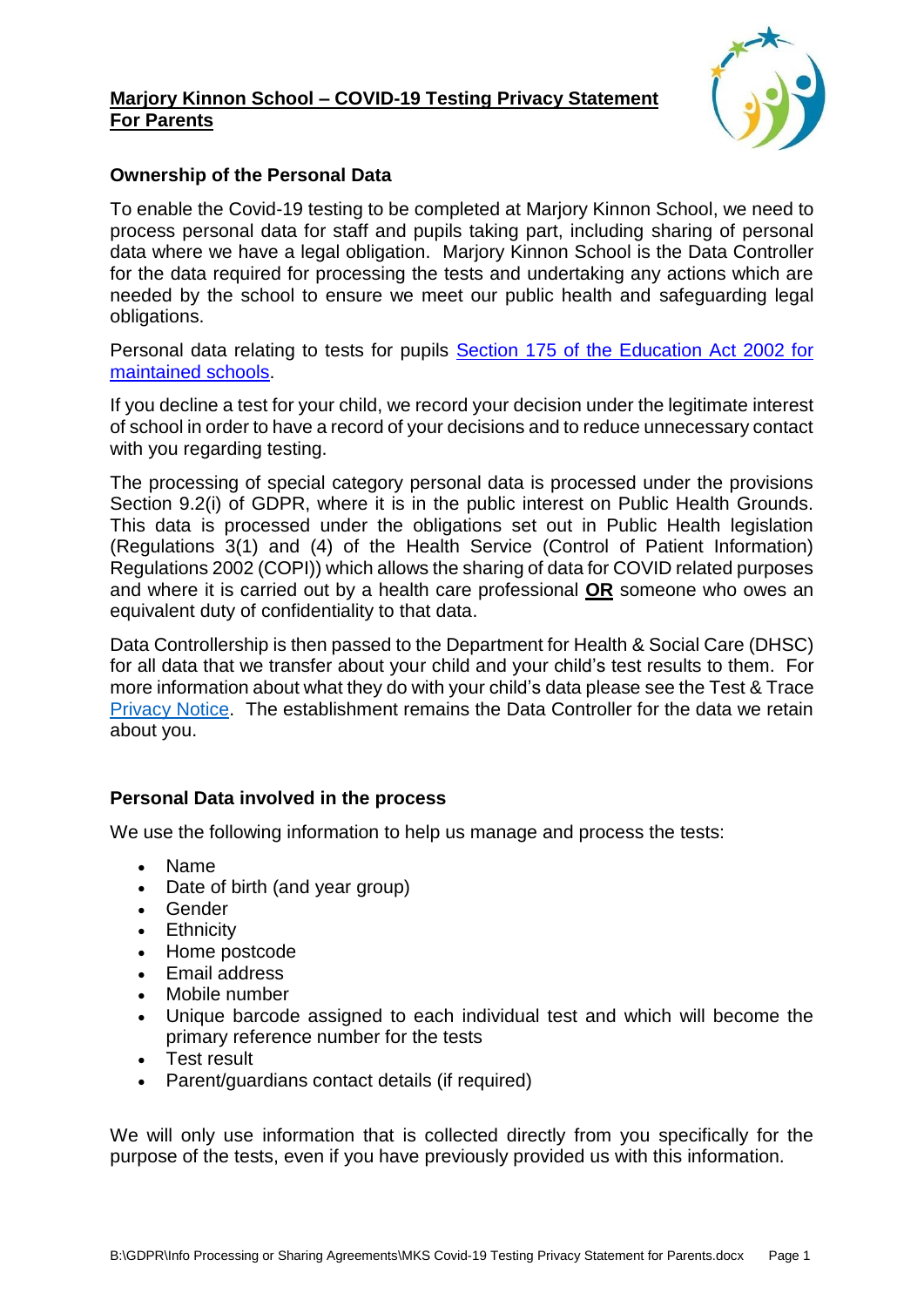### **How we store your personal information**

The information will only be stored securely on local spreadsheets in school whilst it is needed. It will also be entered directly onto DHSC digital services for the NHS Test & Trace purposes. Schools will not have access to the information on the digital service once it has been entered.

### **Processing of Personal Data Relating to Positive test results**

The pupil or parent (depending on contact details provided) will be informed of the result by the school and advised how to book a confirmatory test.

We will use this information to enact your child's COVID isolation process without telling anyone who it is that has received the positive test.

The information will be transferred to DHSC, who will share this with the NHS, GPs. PHE and the Local Government will use this information for wider test and trace activities as well as statistical and research purposes.

This information is processed and shared under obligations set out in Public Health legislation under Regulations 3(1) and (4) of the Health Service (Control of Patient Information) Regulations 2002 (COPI) which allows the sharing of data for COVID related purposes.

This information will be kept by the school for up to 14 days and by the NHS for 8 years.

#### **Processing of Personal Data Relating to Negative test results**

We will record a negative result and the information transferred to DHSC, NHS. PHE and the Local Government who will use the information for statistical and research purposes.

This information is processed and shared under obligations set out in Public Health legislation under Regulations 3(1) and (4) of the Health Service (Control of Patient Information) Regulations 2002 (COPI) which allows the sharing of data for COVID related purposes.

This information will be kept by the school for up to 14 days and by the NHS for 8 years.

## **Processing of Personal Data relating to declining a test**

We will record that you have declined on behalf of your child to participate in a test and this information will not be shared with anyone.

## **Data Sharing Partners**

The personal data associated with test results will be shared with

 DHSC, NHS, PHE – to ensure that they can undertake the necessary Test & Trace activities and to conduct research and compile statistic about Coronavirus.